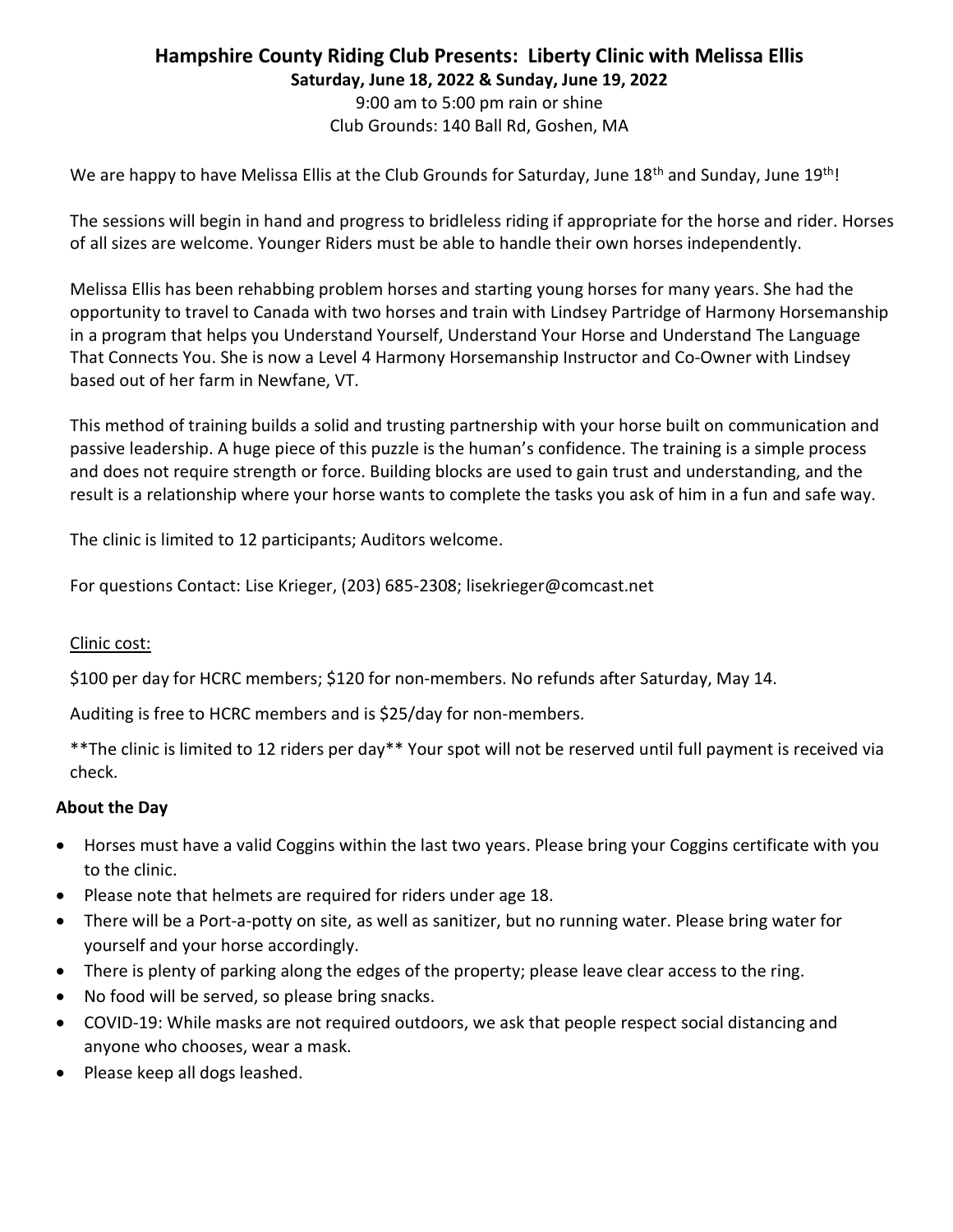# HCRC Liberty Clinic with Melissa Ellis - Registration 2022

| Current Member (Circle One): Y N |  |
|----------------------------------|--|
|                                  |  |
|                                  |  |
|                                  |  |
|                                  |  |
|                                  |  |

### Payment Information

Your clinic spot is not reserved until we receive your payment.

Mail checks, payable to Hampshire County Riding Club, and mail to Lise Krieger, PO Box 816, Whately, MA 10193.

### Please use the following to calculate your clinic cost:

- o Introduction to Liberty, Saturday, June18 HCRC Member \$100
- o Introduction to Liberty Saturday, June 18 -Non-Member \$120
- o Introduction to Liberty, Sunday, June19 HCRC Member \$100
- o Introduction to Liberty Sunday, June 19 -Non-Member \$120
- o Audit Free for Members, \$25 for Non-Members

### \_\_\_\_\_\_ Total Enclosed

### Liability Waiver

Under Massachusetts law, an equine professional is not liable for an injury to, or the death of, a participant in equine activities, pursuant to Chapter 128, Sec 2D of the MA General laws. I understand fully that participation in activities with horses involves a high risk that could potentially result in serious injury or death. I hereby acknowledge that I am participating at my own risk and agree to make no claims against Hampshire County Riding Club, or against its officers or members, nor against any land owner, over whose property members are permitted to pass, for any liability, damage or injury or loss of life, including legal fees that may occur to myself, my horse, or loss or damage, to any article or transportation vehicles I use to participate in Hampshire County Riding Club activities.

| Signature: |             |           |  |  |
|------------|-------------|-----------|--|--|
| Name:      | Date:       |           |  |  |
|            | Date Rec'd: | $/$ Ck #: |  |  |